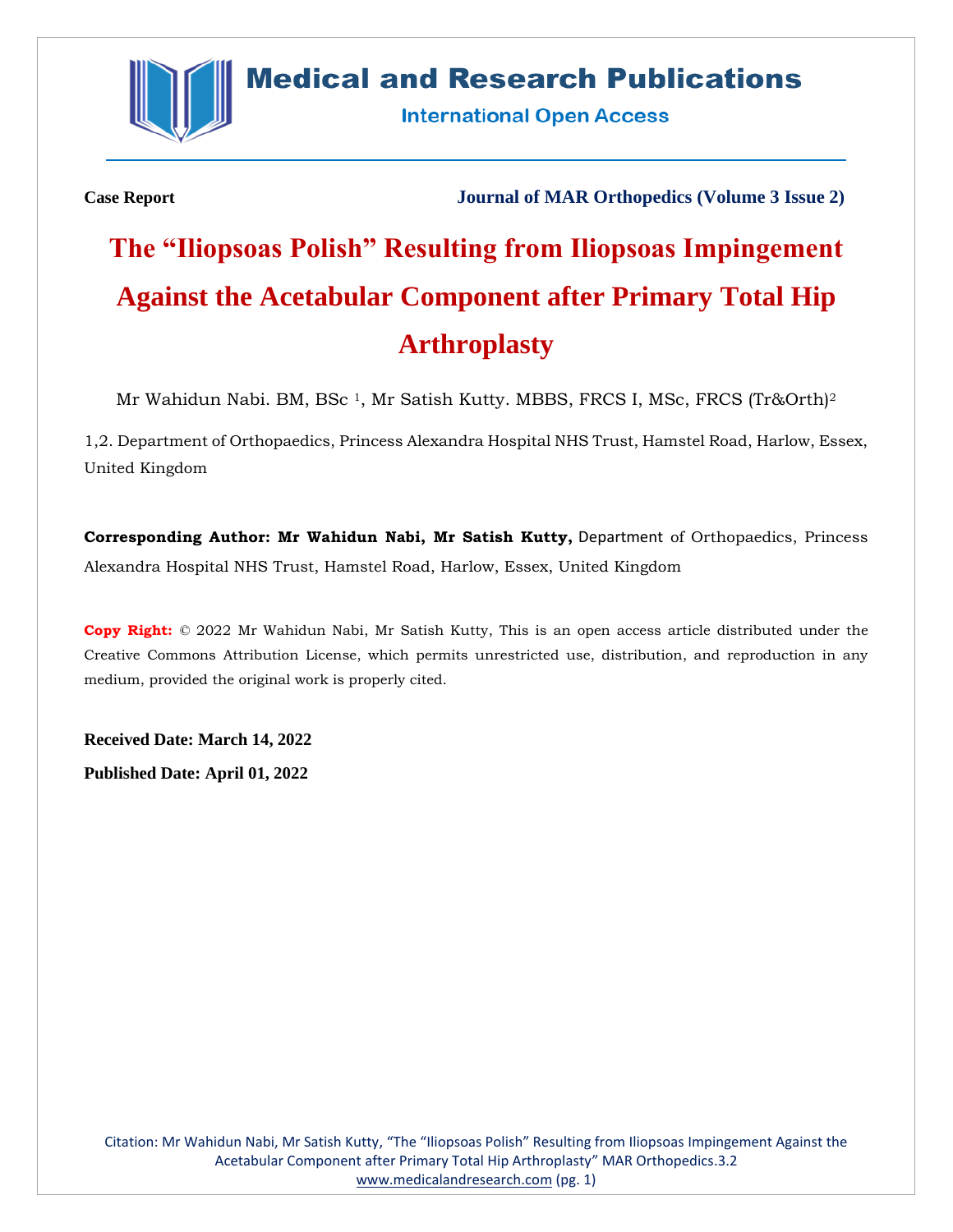#### *Abstract*

*Case: 37-year-old female presented with groin pain, 2years post Total Hip Arthroplasty (THA). She had the symptoms since her primary THA. Conservative treatment options were fully exhausted. She was struggling to mobilise and used crutches for support. Radiological investigations confirmed un-coverage of the Acetabular component. During revision the acetabular component showed complete loss of surface coating at the exposed area ('Iliopsoas Polish") due to impingement of the Iliopsoas against the acetabular component.*

*Conclusion: This case visually demonstrates the significant impact of Iliopsoas impingement and highlights the importance of the Psoas fossa against the Transverse Acetabular Ligament in Acetabular component positioning.* 

*Key Words- Groin pain, Total Hip Arthroplasty, Psoas Impingement, Psoas fossa*

#### **Introduction**

Groin pain after Total Hip Arthroplasty (THA) has been reported between 0.4- 18% (1). Chalmers et al (4) have reported on the largest cohort on iliopsoas impingement after THA. They evaluated their results based on operative and nonoperative treatment. They also evaluated the radiographic and diagnostic variables that would help in identifying predictors of success and failure. Acetabular component positioning is key to prevent impingement. The Transverse Acetabular Ligament (TAL) (5) has long been used as a guide for component positioning. We have shown that this can still result in uncoverage and the Psoas Fossa (PF) should be used more as a guide to prevent impingement (6). This case report highlights the serious nature of component uncoverage.

#### **Case Report**

A 37-year-old female presented with groin pain 2 years after THA. She had a background of Dysplasia of the hip for which she underwent a Periacetabular Osteotomy (PAO). When she subsequently developed secondary osteoarthritis, she underwent a THA. She had persistent groin pain since the operation.

Citation: Mr Wahidun Nabi, Mr Satish Kutty, "The "Iliopsoas Polish" Resulting from Iliopsoas Impingement Against the Acetabular Component after Primary Total Hip Arthroplasty." MAR Orthopedics.3.2 [www.medicalandresearch.com](http://www.medicalandresearch.com/) (pg. 2)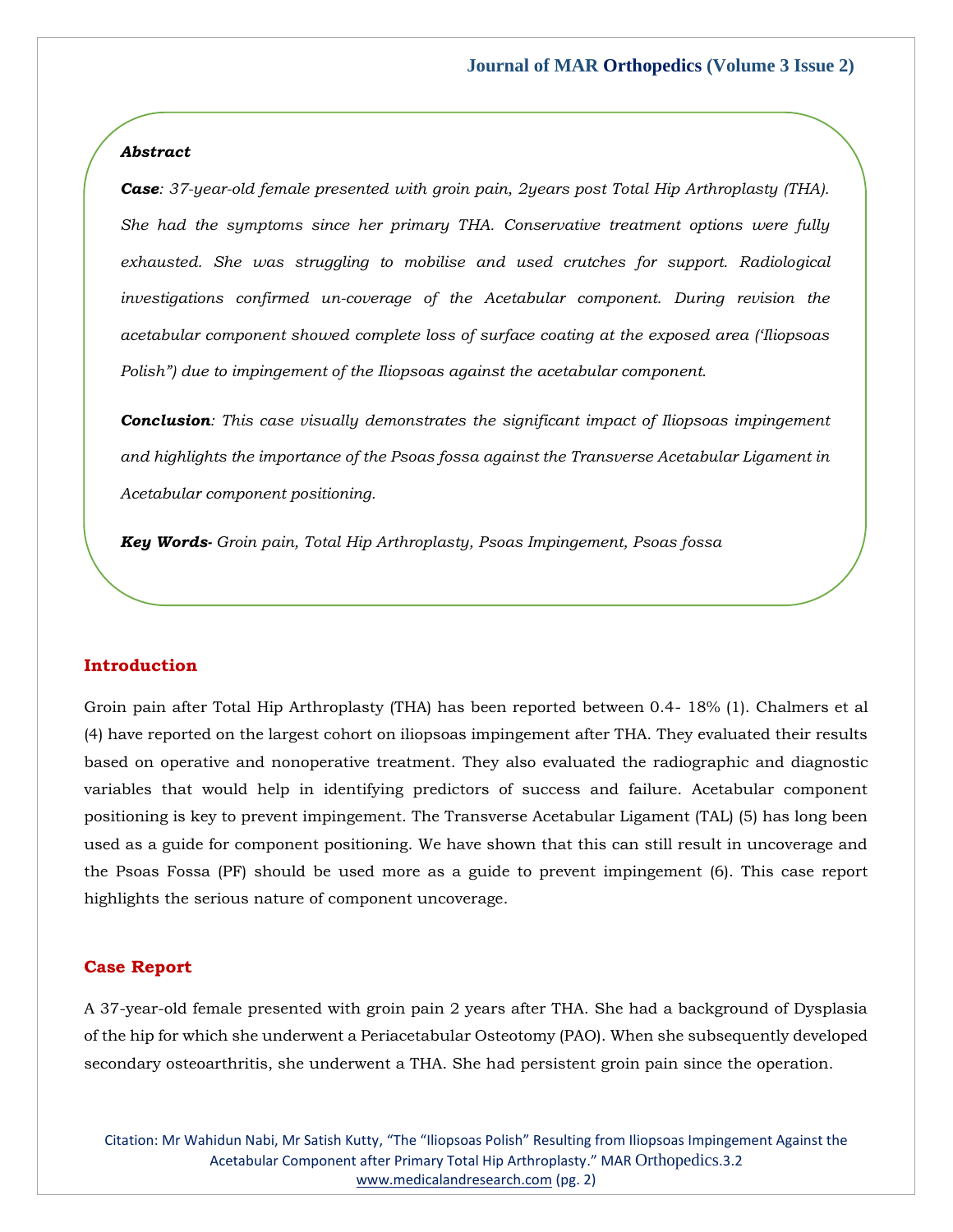She had conservative options trailed including physiotherapy and injections with minimal initial success. She struggled with pain and had to resort to the use of crutches to aid mobilisation.

On presentation, she had an antalgic gait. She was using crutches. Her hip range of movements were very painful especially flexion and internal rotation. Resisted straight leg raise was also very painful. Plain radiographs of the pelvic (figure1) and a lateral (figure2) of the affected hip were undertaken. The lateral view showed that there was uncoverage of the acetabular component anteroinferiorly. A Computerised Tomography (CT) scan confirmed this (figure3). After discussion of options, the patient decided to proceed with revision of the acetabular component. Revision of the right THA was undertaken. A Standard Posterior approach using the previous incision scar was utilised. The Hip was dislocated and the ceramic head was removed. The trunnion of the femoral component was protected with a swab. The Acetabular component was then removed using the Explant system (Explant Acetabular Cup Removal System. Surgical Technique. Zimmer Inc., Swindon, UK.). The removed acetabular component showed complete loss of surface coating over the exposed area (Figure-4). The rest of the surface of the acetabular component showed no loss of surface coating with evidence of bone ingrowth on it (Figures 5,6). The Iliopsoas muscle was assessed and found to be thickened, possibly as a result of repeated impingement.



**Figure 01**- Plain Radiograph of the Pelvis taken at presentation

Citation: Mr Wahidun Nabi, Mr Satish Kutty, "The "Iliopsoas Polish" Resulting from Iliopsoas Impingement Against the Acetabular Component after Primary Total Hip Arthroplasty." MAR Orthopedics.3.2 [www.medicalandresearch.com](http://www.medicalandresearch.com/) (pg. 3)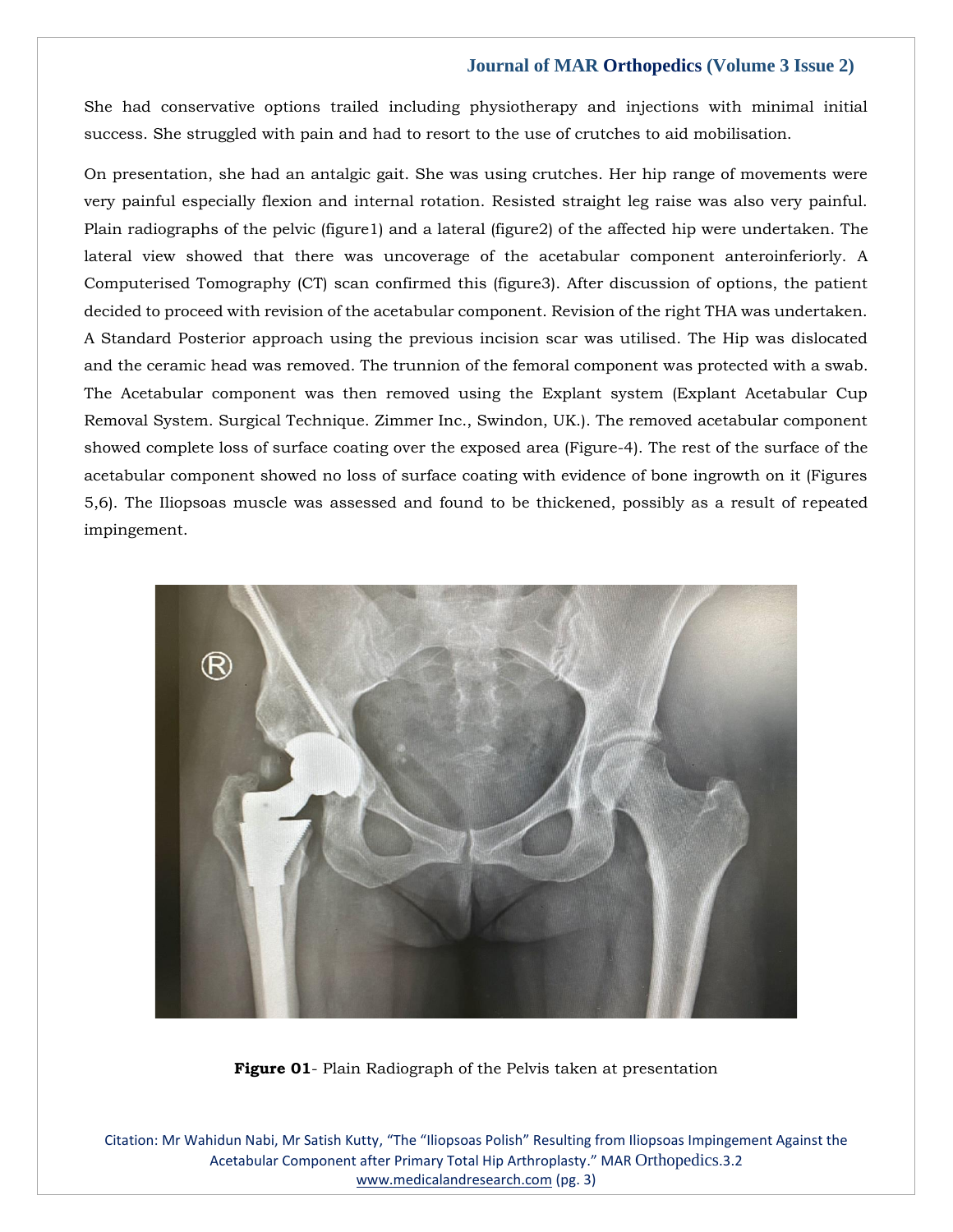

Figure 2- Lateral – Shoot through view of the same hip at presentation



Figure 3- CT scan showing uncovergae of the Acetabular component.

Citation: Mr Wahidun Nabi, Mr Satish Kutty, "The "Iliopsoas Polish" Resulting from Iliopsoas Impingement Against the Acetabular Component after Primary Total Hip Arthroplasty." MAR Orthopedics.3.2 [www.medicalandresearch.com](http://www.medicalandresearch.com/) (pg. 4)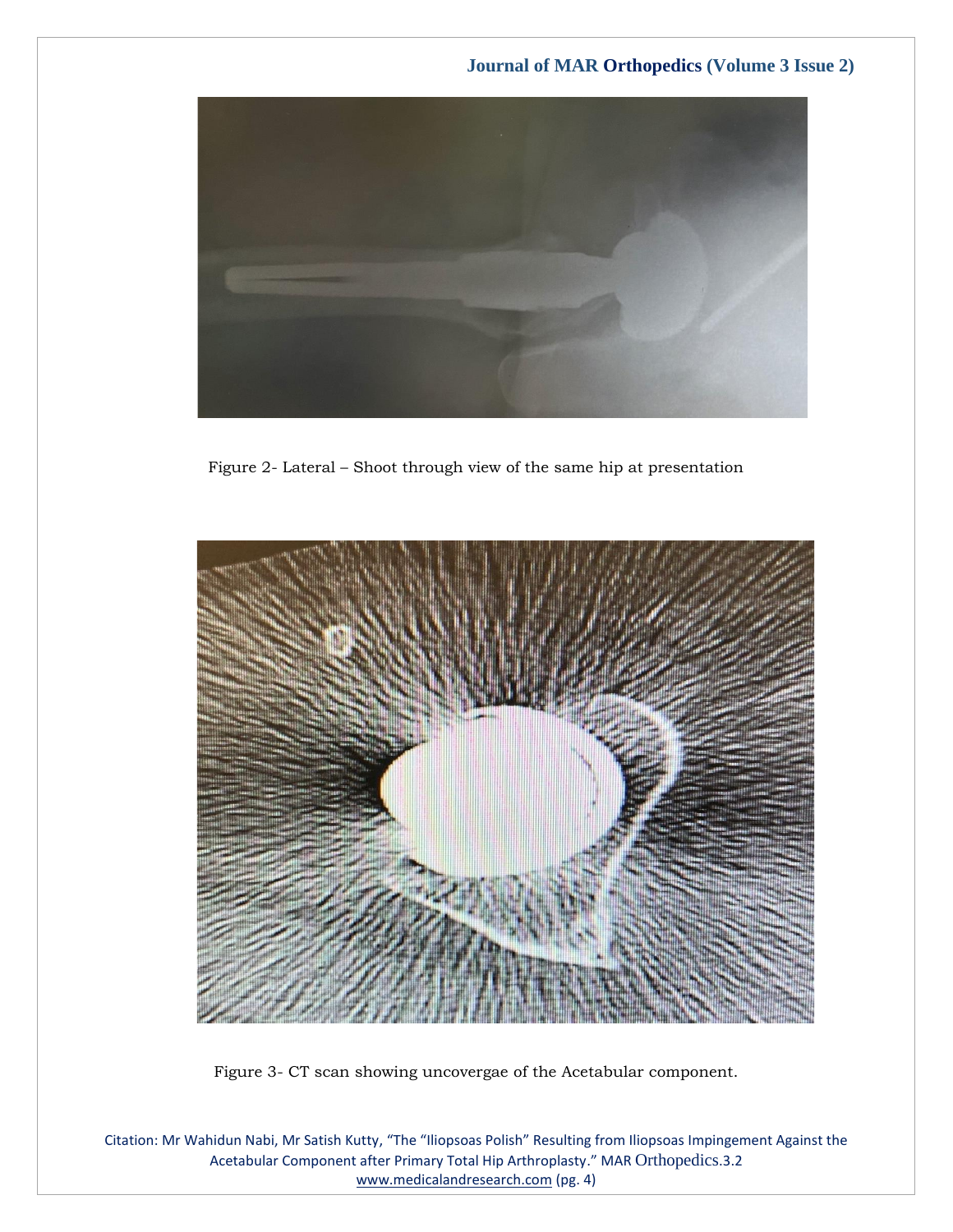

**Figure 4**. Removed Acetabular Component showing complete loss of surface coating over the exposed area.



**Figures** 5,6- Removed Acetabular component showing presence of surface coating with evidence of bone in growth over the rest of the surface.

Citation: Mr Wahidun Nabi, Mr Satish Kutty, "The "Iliopsoas Polish" Resulting from Iliopsoas Impingement Against the Acetabular Component after Primary Total Hip Arthroplasty." MAR Orthopedics.3.2 [www.medicalandresearch.com](http://www.medicalandresearch.com/) (pg. 5)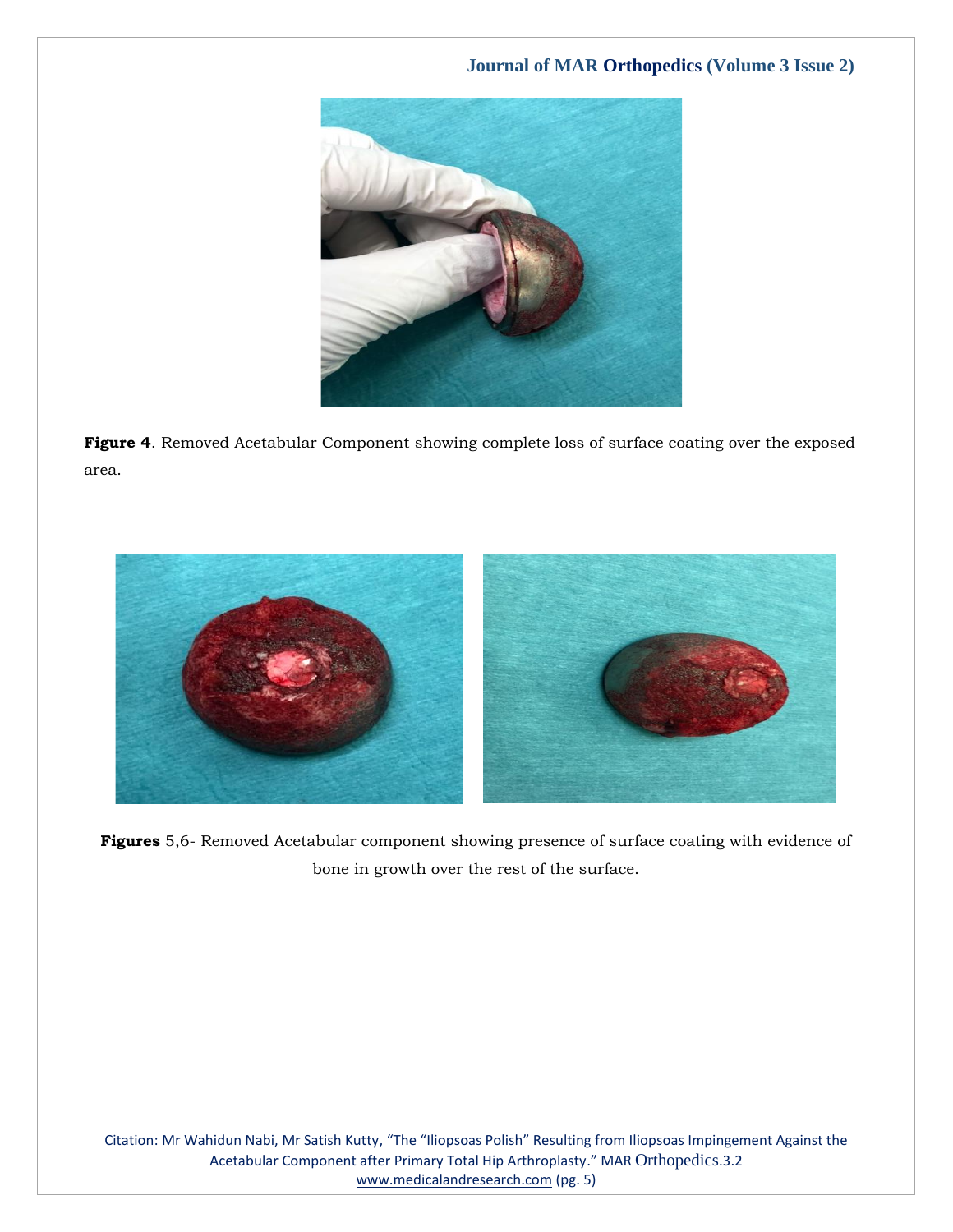

**Figure 7-** Plain Radiograph of the Pelvis at a Year postoperatively.



**Figure 8**. Lateral view showing broken drill bit at revision for reattachment of short external rotators – which has not caused any problems.

Citation: Mr Wahidun Nabi, Mr Satish Kutty, "The "Iliopsoas Polish" Resulting from Iliopsoas Impingement Against the Acetabular Component after Primary Total Hip Arthroplasty." MAR Orthopedics.3.2 [www.medicalandresearch.com](http://www.medicalandresearch.com/) (pg. 6)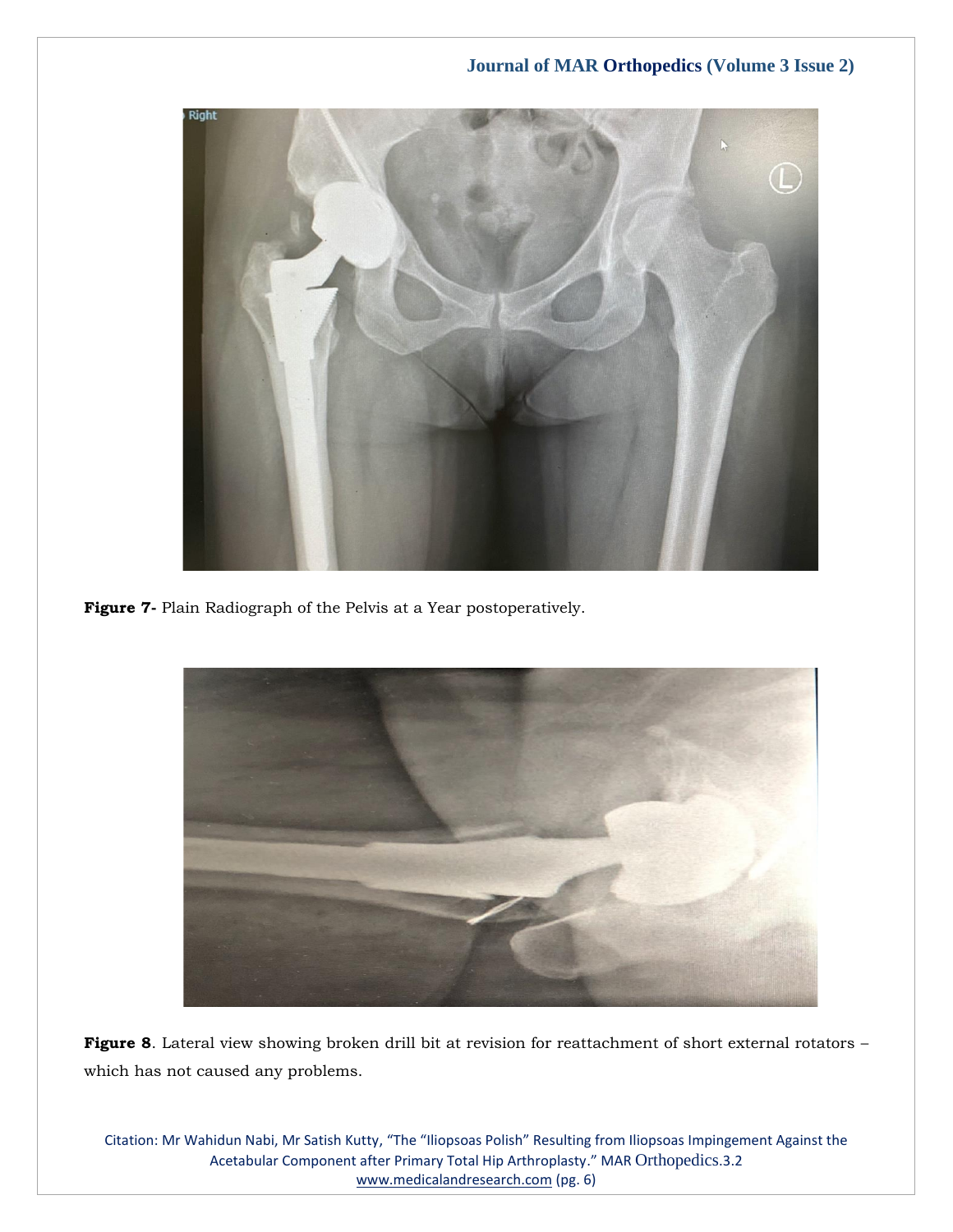

**Figure 9**. Showing an intraoperative photograph of the implications of positioning the Acetabular Component parallel to the TAL, whereby the component is exposed at the PF.

Citation: Mr Wahidun Nabi, Mr Satish Kutty, "The "Iliopsoas Polish" Resulting from Iliopsoas Impingement Against the Acetabular Component after Primary Total Hip Arthroplasty." MAR Orthopedics.3.2 [www.medicalandresearch.com](http://www.medicalandresearch.com/) (pg. 7)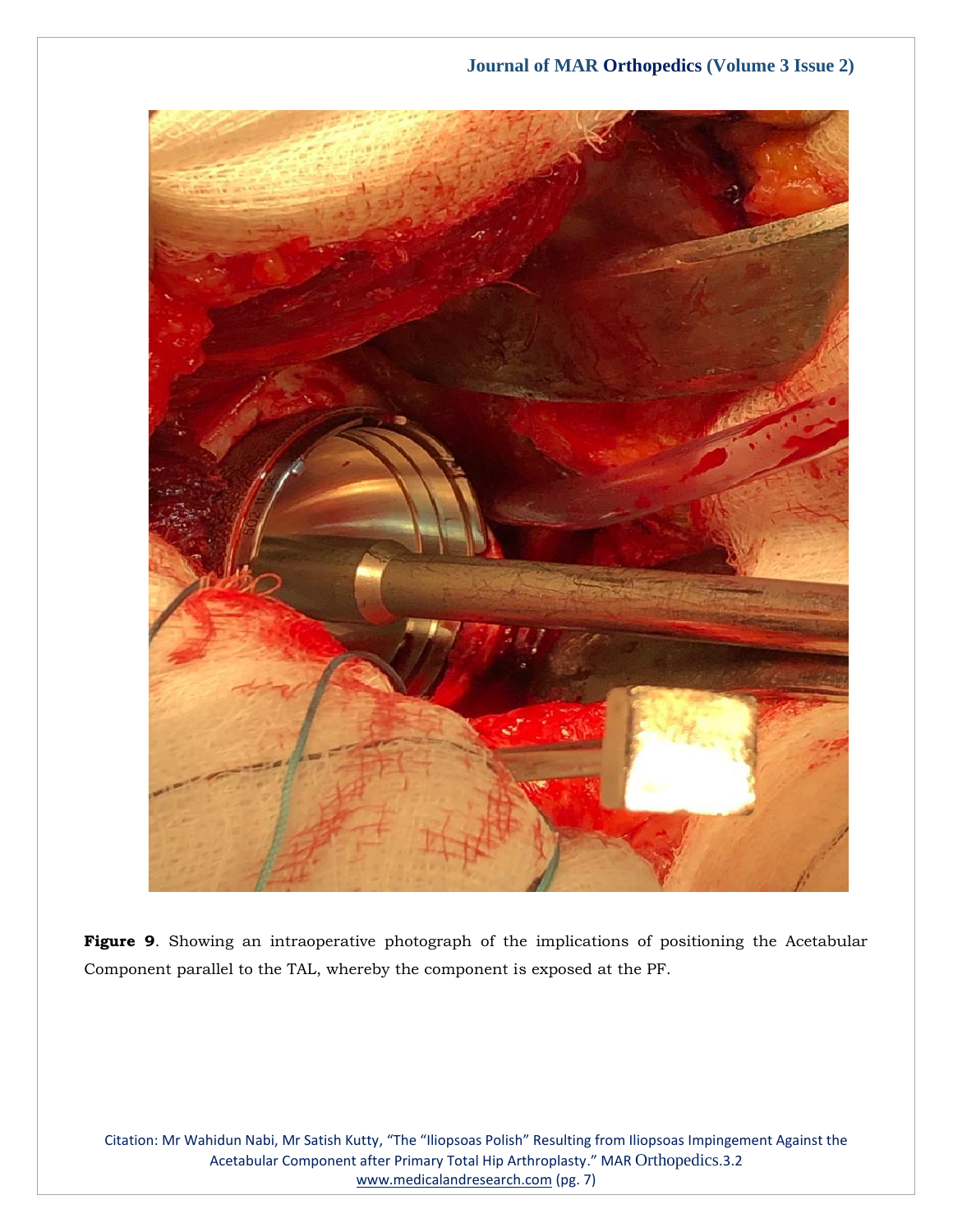After reaming, a new Acetabular Component was inserted using the PF as the guide rather than the TAL. A 36mm Ceramic liner was then inserted. A new 36mm ceramic femoral head with a Bioball® adapter (Bioball®Merete GmbH, Berlin, Germany) was then inserted on the retained femoral component and the hip was reduced. Post-operatively she had immediate relief of pain. She was discharge day 1 postoperatively and made an excellent recovery. She is now 3 years since the revision procedure and remains symptom free. The postoperative radiographs taken at a year remain satisfactory (figures 7,8). The lateral view shows a broken drill bit which happened while drilling to create a passage for reattachment of the short external rotators of the hip. This to date has not caused any problems (figure8)

## **Discussion**

The National Joint Registry shows a revision rate of 13% and 7% respectively for single stage and two stage revision for unexplained pain (9). Majority of this could reflect Iliopsoas impingement. It remains a challenge to diagnose the cause of groin pain secondary to iliopsoas impingement as the causes for it are numerous (1). There is limited literature on the outcomes following surgical management of iliopsoas impingement against the acetabular component as shown by Chalmers et al (2). David Beverland (5) showed the importance of using the TAL as a guide for acetabular component positioning. Our cadaveric study has shown that using the TAL can still result in uncoverage of the acetabular component (6). This can result in significant and disabling groin pain. The Acetabular component placement should be more anteverted and not just parallel to the TAL. This allows placement of the component sure inside the PF and therefore inside the bony rim to prevent exposure of its rim.

Our case illustrates what the iliopsoas muscle can do to exposed surfaces of acetabular components. The iliopsoas in this case polished the surface coating off over the years it was exposed to. This indeed can lead to disabling pain. To our knowledge it is first time that we have shown evidence to this effect and the importance of the PF as against the TAL for optimum acetabular component positioning to prevent groin pain.

## **References**

[1.Henderson R.A,Lachiewicz P.F. \(2012\).Groin Pain after replacement of the hip. J Bone Joint Surg](https://www.google.com/search?q=Groin+Pain+after+replacement+of+the+hip&sxsrf=APq-WBsqyCjwM3ElYyLJgADaGX__VFp15g%3A1647421521709&ei=UagxYvD5Ksyd4-EPsZeH2Ak&ved=0ahUKEwiw5uK0o8r2AhXMzjgGHbHLAZsQ4dUDCA8&oq=Groin+Pain+after+replacement+of+the+hip&gs_lcp=Cgdnd3Mtd2l6EAwyBggAEBYQHjIGCAAQFhAeMgYIABAWEB4yBggAEBYQHjIGCAAQFhAeOgcIIxDqAhAnSgQIQRgASgQIRhgAUPACWPACYLwGaAFwAXgAgAF_iAF_kgEDMC4xmAEAoAEBoAECsAEKwAEB&sclient=gws-wiz)  [\(Br\);94-B:145](https://www.google.com/search?q=Groin+Pain+after+replacement+of+the+hip&sxsrf=APq-WBsqyCjwM3ElYyLJgADaGX__VFp15g%3A1647421521709&ei=UagxYvD5Ksyd4-EPsZeH2Ak&ved=0ahUKEwiw5uK0o8r2AhXMzjgGHbHLAZsQ4dUDCA8&oq=Groin+Pain+after+replacement+of+the+hip&gs_lcp=Cgdnd3Mtd2l6EAwyBggAEBYQHjIGCAAQFhAeMgYIABAWEB4yBggAEBYQHjIGCAAQFhAeOgcIIxDqAhAnSgQIQRgASgQIRhgAUPACWPACYLwGaAFwAXgAgAF_iAF_kgEDMC4xmAEAoAEBoAECsAEKwAEB&sclient=gws-wiz)–51.

[2. Chalmers B. P.; Sculco, P. K. Sierra, R. J.Trousdale, R. T,Berry, D.J.\(2017\) Iliopsoas impingement](https://www.google.com/search?q=Iliopsoas+impingement+after+primary+total+hip+arthroplasty%3A+operative+and+nonoperative+outcomes&sxsrf=APq-WBsCcfC9XUPl3_vSkLcVYOl2qrVjZw%3A1647421509335&ei=RagxYqOAFLGb4-EPkKGCEA&ved=0ahUKEwjjtu-uo8r2AhWxzTgGHZCQAAIQ4dUDCA8&oq=Iliopsoas+impingement+after+primary+total+hip+arthroplasty%3A+operative+and+nonoperative+outcomes&gs_lcp=Cgdnd3Mtd2l6EAw6BwgjEOoCECdKBAhBGABKBAhGGABQJVglYP8DaAFwAXgAgAFYiAFYkgEBMZgBAKABAaABArABCsABAQ&sclient=gws-wiz)  [after primary total hip arthroplasty: operative and nonoperative outcomes. The Journal of Bone and](https://www.google.com/search?q=Iliopsoas+impingement+after+primary+total+hip+arthroplasty%3A+operative+and+nonoperative+outcomes&sxsrf=APq-WBsCcfC9XUPl3_vSkLcVYOl2qrVjZw%3A1647421509335&ei=RagxYqOAFLGb4-EPkKGCEA&ved=0ahUKEwjjtu-uo8r2AhWxzTgGHZCQAAIQ4dUDCA8&oq=Iliopsoas+impingement+after+primary+total+hip+arthroplasty%3A+operative+and+nonoperative+outcomes&gs_lcp=Cgdnd3Mtd2l6EAw6BwgjEOoCECdKBAhBGABKBAhGGABQJVglYP8DaAFwAXgAgAFYiAFYkgEBMZgBAKABAaABArABCsABAQ&sclient=gws-wiz)  [Joint Surgery \(Am\): Volume 99 -](https://www.google.com/search?q=Iliopsoas+impingement+after+primary+total+hip+arthroplasty%3A+operative+and+nonoperative+outcomes&sxsrf=APq-WBsCcfC9XUPl3_vSkLcVYOl2qrVjZw%3A1647421509335&ei=RagxYqOAFLGb4-EPkKGCEA&ved=0ahUKEwjjtu-uo8r2AhWxzTgGHZCQAAIQ4dUDCA8&oq=Iliopsoas+impingement+after+primary+total+hip+arthroplasty%3A+operative+and+nonoperative+outcomes&gs_lcp=Cgdnd3Mtd2l6EAw6BwgjEOoCECdKBAhBGABKBAhGGABQJVglYP8DaAFwAXgAgAFYiAFYkgEBMZgBAKABAaABArABCsABAQ&sclient=gws-wiz) Issue 7 - p. 557-564

Citation: Mr Wahidun Nabi, Mr Satish Kutty, "The "Iliopsoas Polish" Resulting from Iliopsoas Impingement Against the Acetabular Component after Primary Total Hip Arthroplasty." MAR Orthopedics.3.2 [www.medicalandresearch.com](http://www.medicalandresearch.com/) (pg. 8)